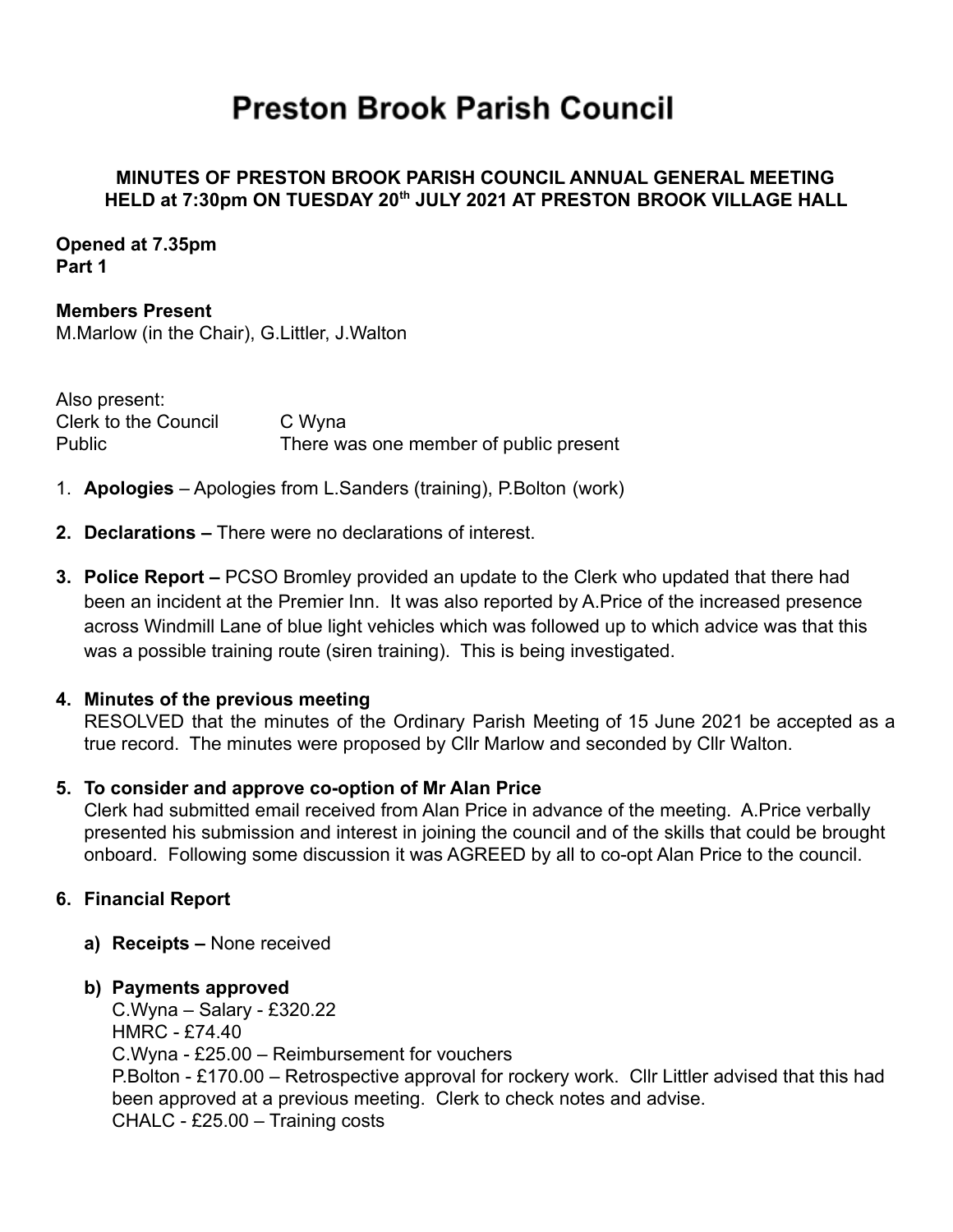# **Balance of account -** £35,920.80

**c) To approve the annual accounts for 2020/21 for submission to external auditor** The Clerk had circulated in advance of the meeting. There were no comments or questions raised and it was AGREED by all present.

# 7. **Planning**

## **a) 21/00355/TPO – Proposed work to tree T8, Pine, of TPO17 to reduce lower branches back to the boundary to reduce shading and stand clear of adjacent property at Tannery Farm Cottage, Chester Road, Preston Brook**

Following some discussion there were no objections to the application from the parish council but it was to be noted that the applicant wasn't in attendance so limited information was available with the application being deferred to Halton BC for final decision.

# 8. **Signage**

# **a) To discuss signage at Chester Road (A56) and at junction of Windmill Lane and other maintenance related works**

Cllr Walton raised on the amount of signage on A56 with a majority of the signage being industrial/commercial related and too close together which also increased the traffic turning onto Windmill Lane (WML). The layby on WML is used by HGVs for parking. It was questioned whether this could be removed or relocated after the WML turning. The WML street sign also need replacing. It was also questioned whether a new fingerpost sign could be introduced in this area to maintain the old village feel and if we could adopt an industrial precept to businesses which would contribute towards village realm maintenance.

It was also reported that the street sign at WML needs replacing.

# **9. Correspondence**

# **a) To consider and approve/reject renewal of CCA membership at cost of £50**

Following some discussion it was AGREED to renew. This would prove beneficial as part of the potential transfer of village hall to the parish council.

# **10.Urgent items**

There were no urgent items for consideration. A number of additional items were raised in discussion for action including

a) MM requested update on the copier – Clerk updated that account manager advised contract was due to expire end August with nil cost impact but awaiting confirmation

b) MM asked whether we could request the trimming of tree/hedging at entrance to B.Grange at railings – Clerk to report to Halton BC

- c) Clerk updated on the website/email changes costs to be emailed to Cllrs for consideration
- d) List of assets & responsibilities to be provided as part of handover to the new clerk
- e) Councillors are to further consider training opportunities and Clerk will organise

f) Tree survey – Clerk advised that the tree survey cannot be completed by Halton BC due to a conflict of interest as it is subject to a TPO. Costs to be obtained by an independent specialist and circulated to Cllrs for approval

g) MM suggested an informal meeting in August of Cllrs with consideration of a Whatsapp group being created

h) GL noted thanks to Paul Lloyd, Lisa Bolton and Sandra Littler for their support in the planted